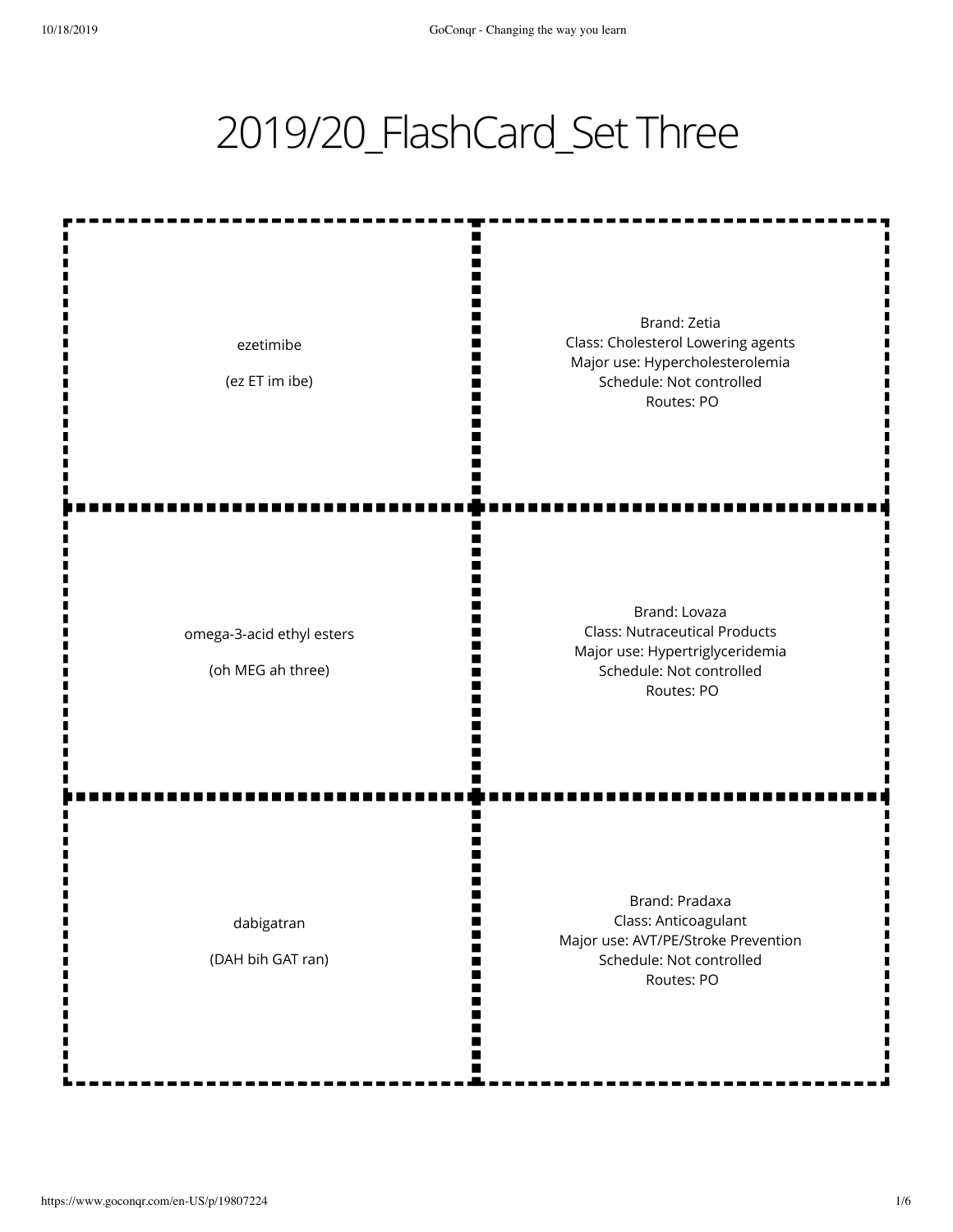| apixaban<br>(a PIX a ban)         | <b>Brand: Eliquis</b><br>Class: Anticoagulant<br>Major use: Stroke Prophylaxis, thromboembolism<br>Schedule: Not controlled<br>Routes: PO   |
|-----------------------------------|---------------------------------------------------------------------------------------------------------------------------------------------|
| rivaroxaban<br>(RIV a ROX a ban)  | Brand: Xarelto<br>Class: Anticoagulant<br>Major use: Blood Clot Prevention<br>Schedule: Not controlled<br>Routes: PO                        |
| clopidogrel<br>(kloe PID oh grel) | <b>Brand: Plavix</b><br>Class: Platelet aggregation inhibitor<br>Major use: Blood Clot Prevention<br>Schedule: Not controlled<br>Routes: PO |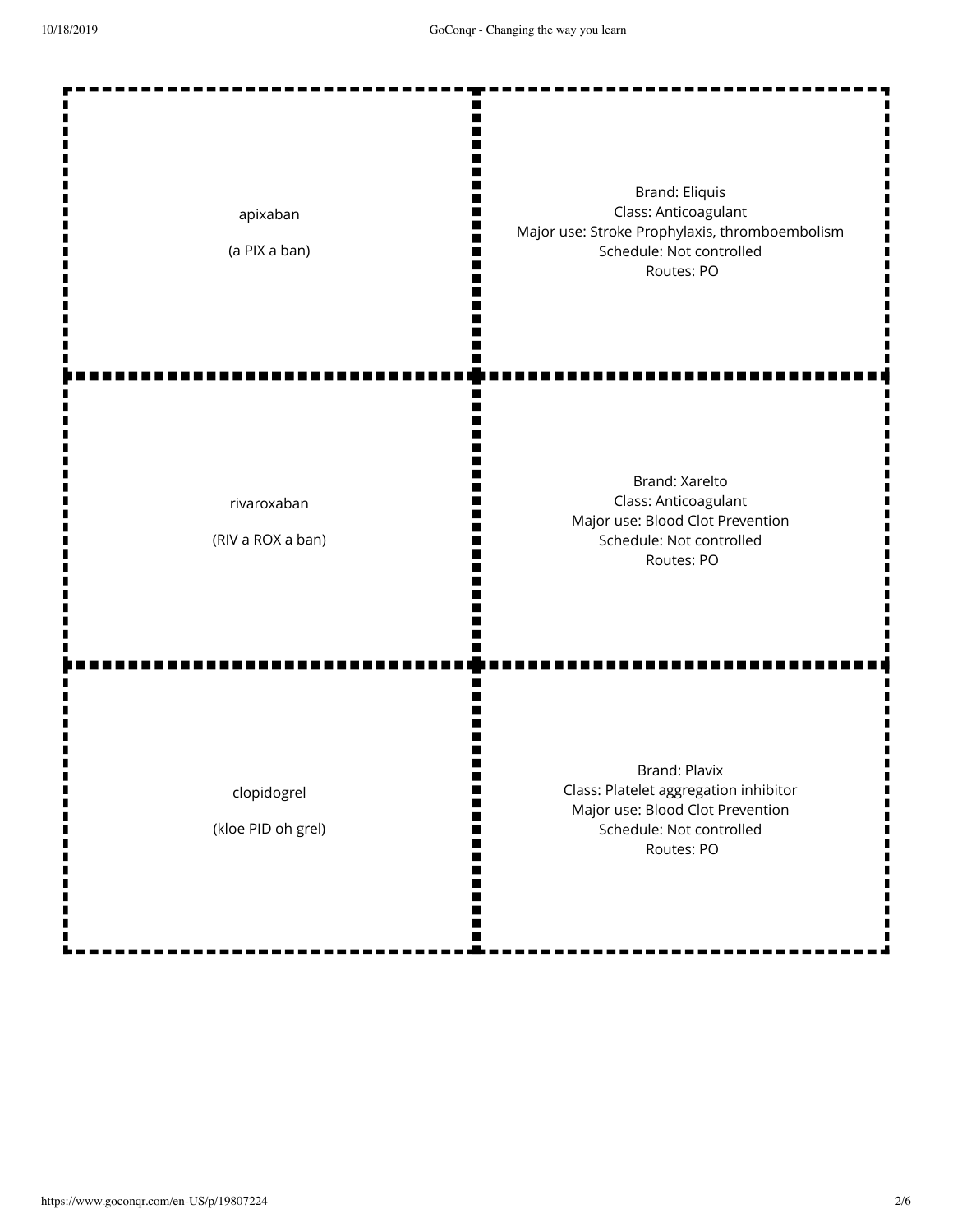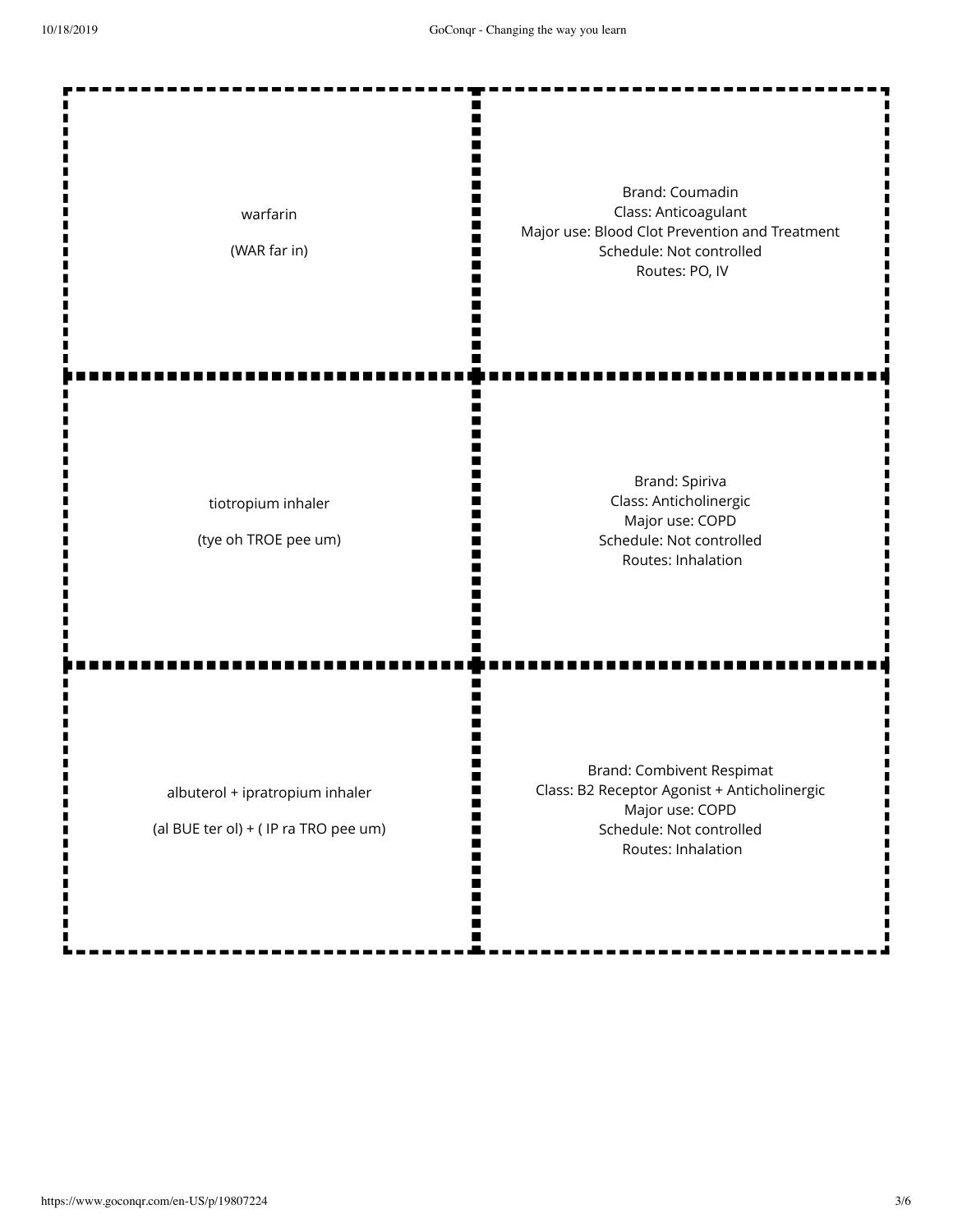$\mathbf{r}$ 

 $\blacksquare$ 

 $\blacksquare$  $\blacksquare$  ---------

------

-------

--------

| albuterol inhaler<br>(al BYOO ter all)    | Brand: ProAir HFA, Proventil HFA, Ventolin HFA<br>Class: Beta Agonist (B2)<br>Major use: Bronchospasm<br>Schedule: Not controlled<br>Routes: Inhalation |
|-------------------------------------------|---------------------------------------------------------------------------------------------------------------------------------------------------------|
| fluticasone inhaler<br>(flew TICK a sown) | Brand: Flovent HFA, Flonase<br>Class: Inhaled Steroid<br>Major use: Asthma, Allergic Rhinities<br>Schedule: Not controlled<br>Routes: Inhalation        |
| montelukast<br>(MON te LOO kast)          | Brand: Singulair<br>Class: Leukotriene Inhibitor<br>Major use: Bronchospasm, Allergic Rhinitis<br>Schedule: Not controlled<br>Routes: PO                |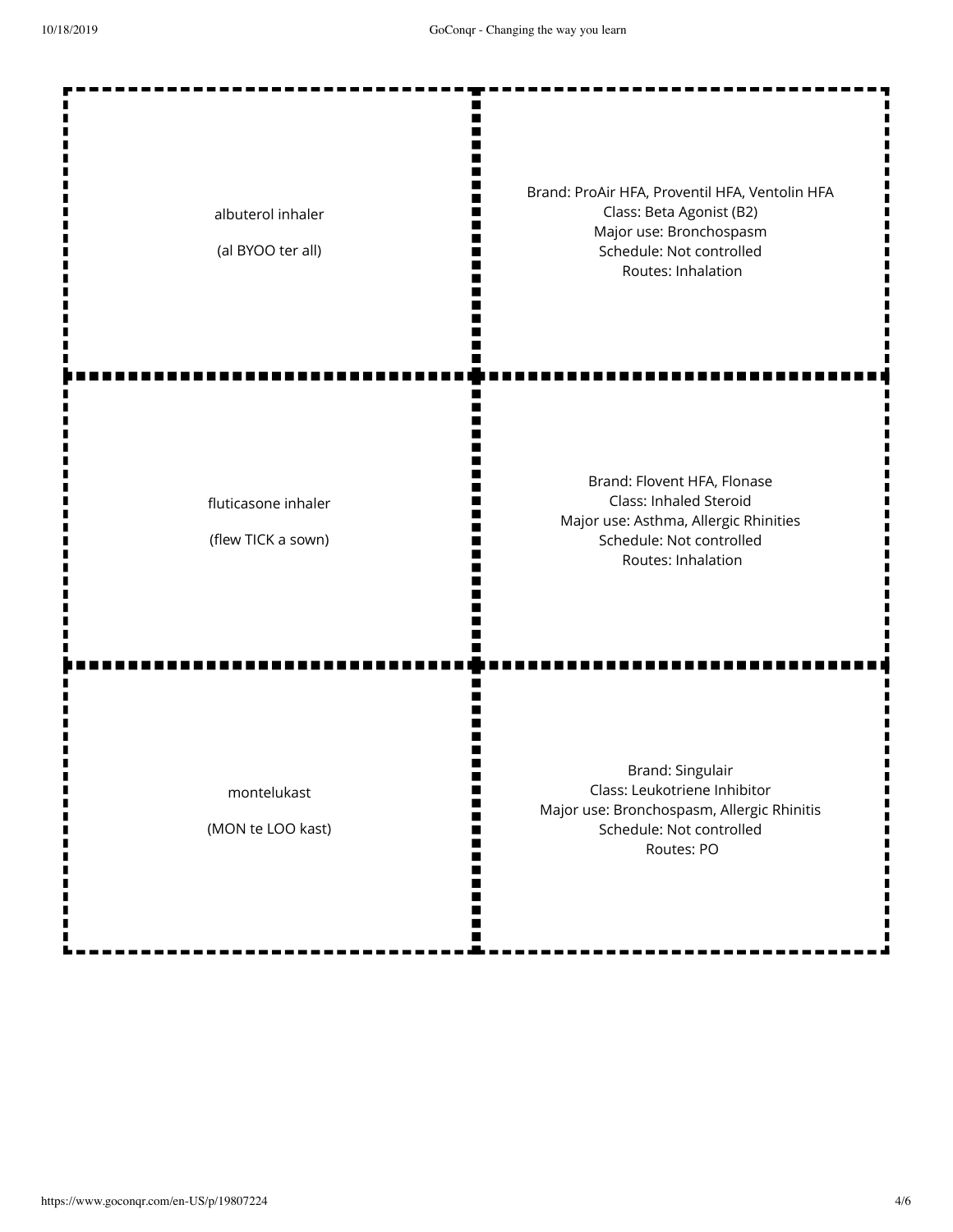| Fluticasone + Salmeterol<br>(floo TIK a sone) + (sal MET er ole) | <b>Brand: Advair Diskus</b><br>Class: Bronchodilator + Steroid<br>Major use: Asthma, COPD<br>Schedule: Not controlled<br>Routes: Inhalation                      |
|------------------------------------------------------------------|------------------------------------------------------------------------------------------------------------------------------------------------------------------|
| hydroxyzine<br>(hyd DROX ee zeen)                                | Brand: Atarax, Vistaril<br>Class: Antihistamine (H1)<br>Major use: Anxiety, pruritis, Sedation, Nauseas & Vomiting<br>Schedule: Not controlled<br>Routes: PO, IM |
| Olopatadine<br>(oh loe pa TA deen)                               | Brand: Patanol<br>Class: Antihistamine (H1)<br>Major use: Allergic Conjunctivitis<br>Schedule: Not controlled<br>Routes: Ophthalmic                              |
| Levocetirizine<br>(LEE voe se TIR a zeen)                        | Brand: Xyzal<br>Class: Antihistamine (H1)<br>Major use: Allergic Rhinitis, Urticaria<br>Schedule: Not controlled<br>Routes: PO                                   |